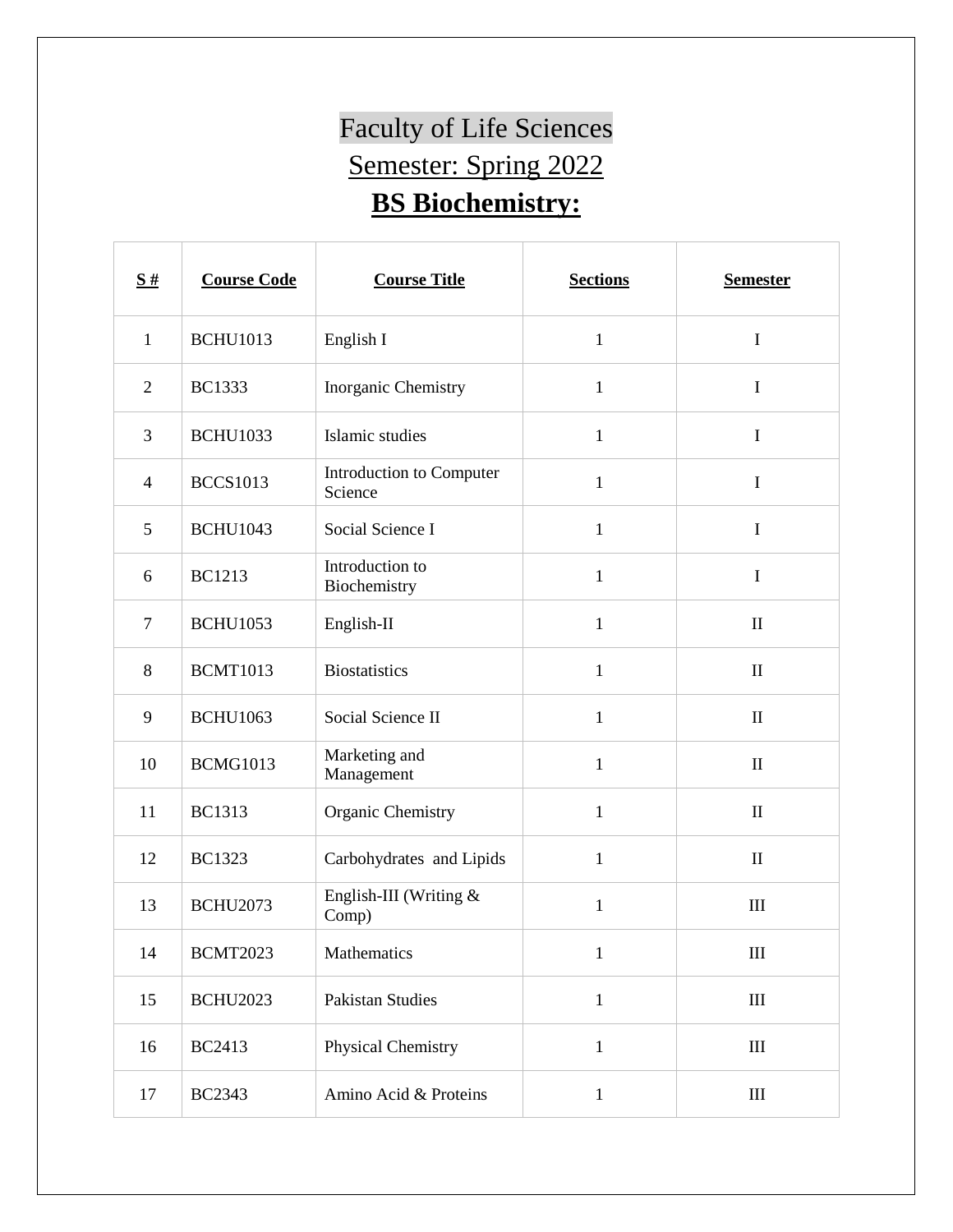| 18 | <b>BC2423</b>     | Human Physiology                  | $\mathbf{1}$ | III          |
|----|-------------------|-----------------------------------|--------------|--------------|
| 19 | BC2613            | Biophysics                        | $\mathbf{1}$ | IV           |
| 20 | <b>BC2513</b>     | Genetics                          | $\mathbf{1}$ | IV           |
| 21 | <b>BC2533</b>     | Enzymes                           | $\mathbf{1}$ | IV           |
| 22 | <b>BC2243</b>     | <b>Plant Biochemistry</b>         | $\mathbf{1}$ | IV           |
| 23 | <b>BC2253</b>     | Metabolism                        | $\mathbf{1}$ | IV           |
| 24 | <b>BC2623</b>     | Microbiology                      | $\mathbf{1}$ | IV           |
| 25 | CELBIO3023        | Cell Biology                      | $\mathbf{1}$ | $\mathbf{V}$ |
| 26 | BIOCHE5013        | <b>Biochemistry Techniques</b>    | $\mathbf{1}$ | $\mathbf V$  |
| 27 | <b>BIOSAF8012</b> | Biosafety & Ethics                | $\mathbf{1}$ | $\mathbf V$  |
| 28 | MOLBIO4013        | Molecular Biology                 | $\mathbf{1}$ | $\mathbf{V}$ |
| 29 | BIOCHE5033        | <b>Clinical Biochemistry</b>      | $\mathbf{1}$ | $\mathbf V$  |
| 30 | <b>VIRO8013</b>   | <b>General Virology</b>           | $\mathbf{1}$ | $\mathbf V$  |
| 31 | CTISSU7013        | Cell & Tissue Culture             | $\mathbf{1}$ | VI           |
| 32 | BIOCHE7013        | Bio-Membranes & Cell<br>Signaling | $\mathbf{1}$ | VI           |
| 33 | BIOENR6012        | Bioenergetics                     | $\mathbf{1}$ | VI           |
| 34 | BIOCHE6023        | Nutritional Biochemistry          | $\mathbf{1}$ | VI           |
| 35 | BIOINF7013        | <b>Bioinformatics</b>             | $\mathbf{1}$ | VI           |
| 36 | Bioche7023        | <b>Industrial Biochemistry</b>    | $\mathbf{1}$ | $\rm{VII}$   |
| 37 | Biotec5023        | Introduction to<br>Biotechnology  | $\,1$        | VII          |
| 38 | Immun $5013$      | Immunology                        | $\mathbf{1}$ | $\rm{VII}$   |